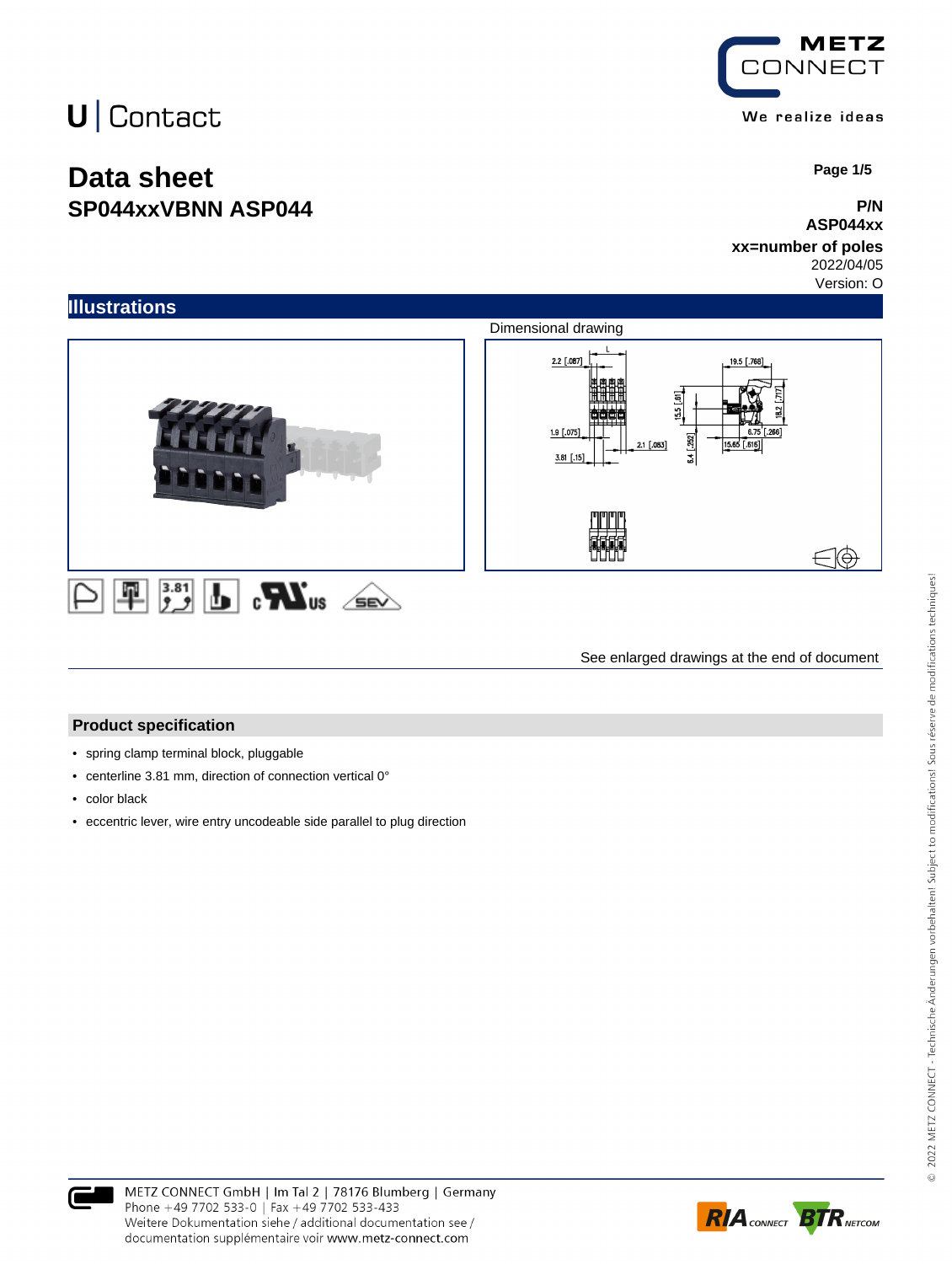### **Data sheet SP044xxVBNN ASP044**



 **Page 2/5**

#### **P/N ASP044xx**

### **xx=number of poles**

2022/04/05

Version: O

| Technical Data                      |                                                              |                |                |  |
|-------------------------------------|--------------------------------------------------------------|----------------|----------------|--|
| <b>General Data</b>                 |                                                              |                |                |  |
| min. number of poles                | 2                                                            |                |                |  |
| max. number of poles                | 12                                                           |                |                |  |
| Insulating material class           | <b>CTI 400</b>                                               |                |                |  |
| clearance/creepage dist.            | $2.6$ mm                                                     |                |                |  |
| Protection category                 | IP20                                                         |                |                |  |
| Min. insul. strip length            | 6 mm                                                         |                |                |  |
| Rated current                       | 10A                                                          |                |                |  |
| Overvoltage category                | $\overline{\mathbf{III}}$                                    | Ш              | Ш              |  |
| Pollution degree                    | 3                                                            | $\overline{2}$ | $\overline{2}$ |  |
| Rated voltage                       | 32V                                                          | 200 V          | 200 V          |  |
| Rated test voltage                  | $1.5$ kV                                                     | $1.5$ kV       | $1.5$ kV       |  |
| <b>Terminal data</b>                |                                                              |                |                |  |
| rat.wiring solid AWGmax             | 0.08 mm <sup>2</sup> - 1.5 mm <sup>2</sup> / AWG 28 - AWG 16 |                |                |  |
| rat.wiring strand.AWGmax            | 0.08 mm <sup>2</sup> - 1.5 mm <sup>2</sup> / AWG 28 - AWG 16 |                |                |  |
| <b>Approvals</b>                    |                                                              |                |                |  |
| EV.<br>V/A                          | 150/10                                                       |                |                |  |
| approval UL - File No.              | E121004                                                      |                |                |  |
| $1.5$ mm <sup>2</sup><br><b>SEV</b> | 130 V / 2.5 kV / 10 A                                        |                |                |  |
| <b>Material</b>                     |                                                              |                |                |  |
| insulating material                 | <b>PA46</b>                                                  |                |                |  |
| flammability class                  | V <sub>0</sub>                                               |                |                |  |
| spring material                     | Spring steel                                                 |                |                |  |
| contact material                    | CuSn                                                         |                |                |  |
| Contact surface                     | $\overline{Sn}$                                              |                |                |  |
| Glow-Wire Flammability GWFI         | ٠                                                            |                |                |  |
| Glow-Wire Flammability GWIT         | ä,                                                           |                |                |  |
| <b>REACh</b>                        | compliant                                                    |                |                |  |
| <b>Climatic Data</b>                |                                                              |                |                |  |
| upper limit temperature             | 105 °C                                                       |                |                |  |
| lower limit temperature             | $-40 °C$                                                     |                |                |  |
| general                             |                                                              |                |                |  |
| Tolerance                           | ISO 2768 -mH                                                 |                |                |  |

METZ CONNECT GmbH | Im Tal 2 | 78176 Blumberg | Germany Phone +49 7702 533-0 | Fax +49 7702 533-433 Weitere Dokumentation siehe / additional documentation see / documentation supplémentaire voir www.metz-connect.com

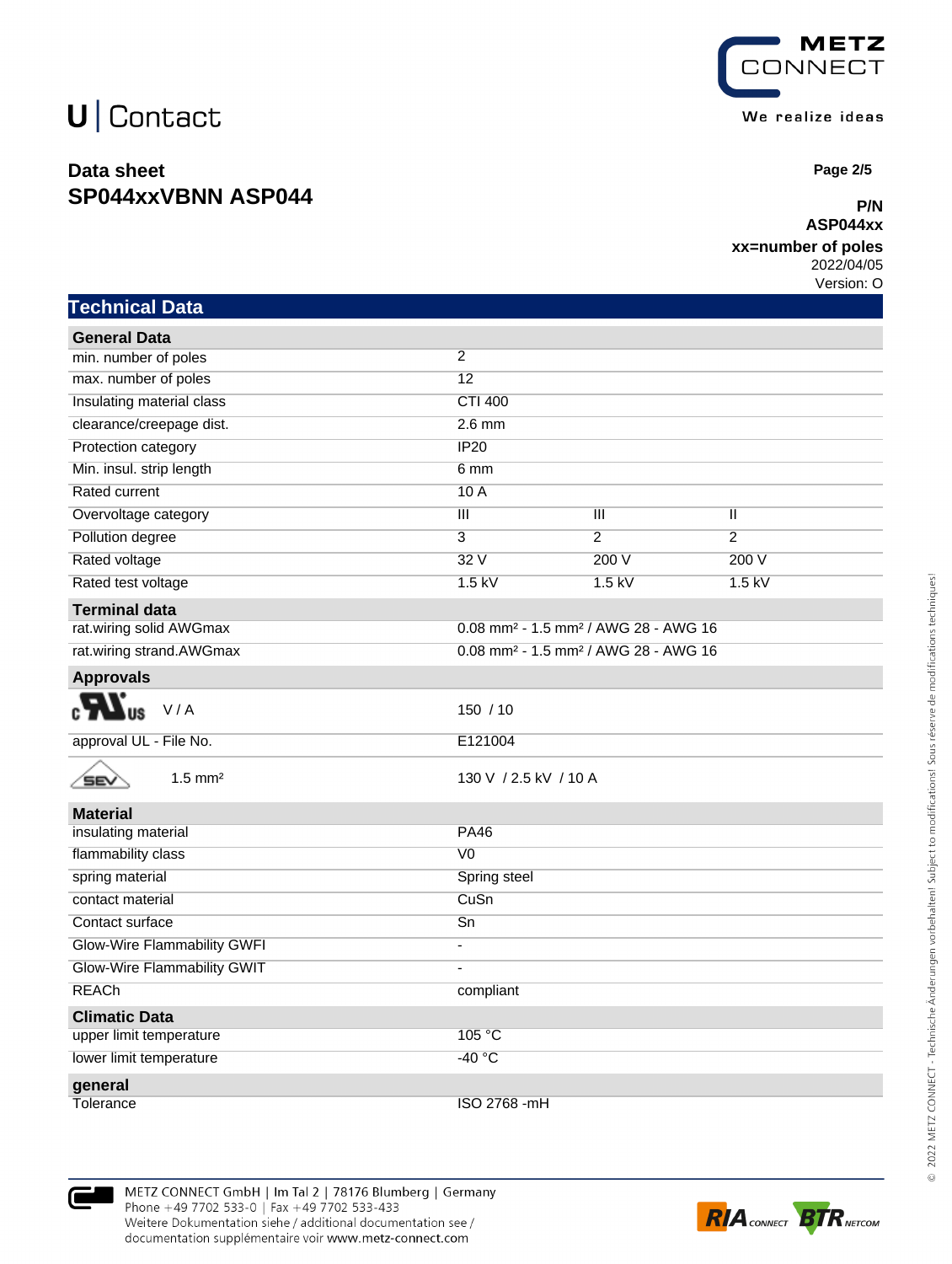### **Data sheet SP044xxVBNN ASP044**



We realize ideas

 **Page 3/5**

**P/N ASP044xx**

**xx=number of poles** 2022/04/05

Version: O

| <b>Accessories</b> |              |
|--------------------|--------------|
| P/N                | <b>Desig</b> |

**gnation** 

700025-01-9 Coding star white with a group of 6 coding pins



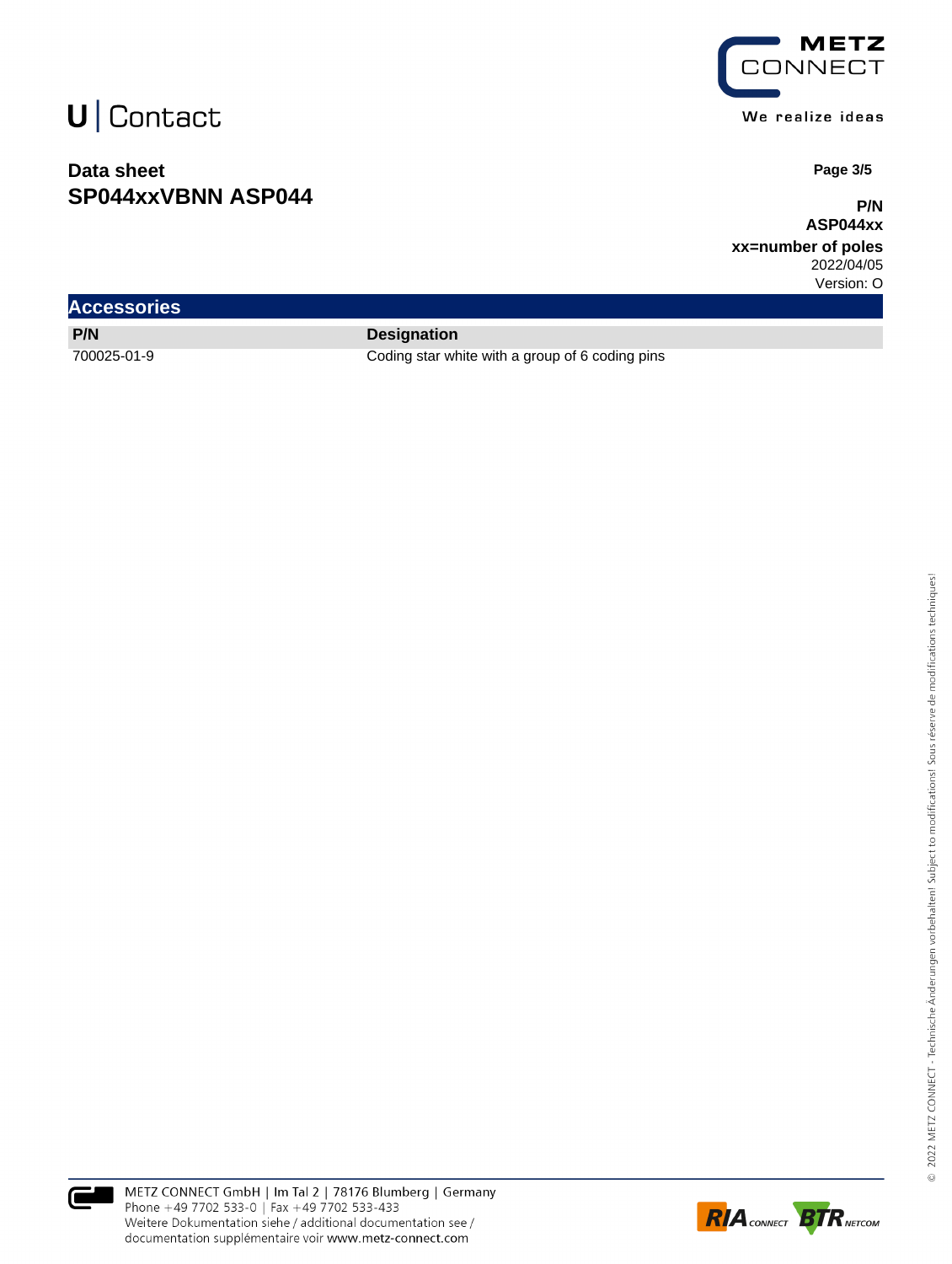### **Data sheet SP044xxVBNN ASP044**



 **Page 4/5**

### **P/N ASP044xx**

**xx=number of poles** 2022/04/05 Version: O

|                    |        |                     | . |
|--------------------|--------|---------------------|---|
| <b>Counterpart</b> |        |                     |   |
|                    | P/N    | <b>Designation</b>  |   |
|                    | 311901 | PR044xxHBBN Typ 190 |   |
|                    | 311911 | PR044xxVBBN Typ 191 |   |
|                    | 313821 | PT094xxHBBN Typ 382 |   |
|                    | 313831 | PT094xxVBBN Typ 383 |   |